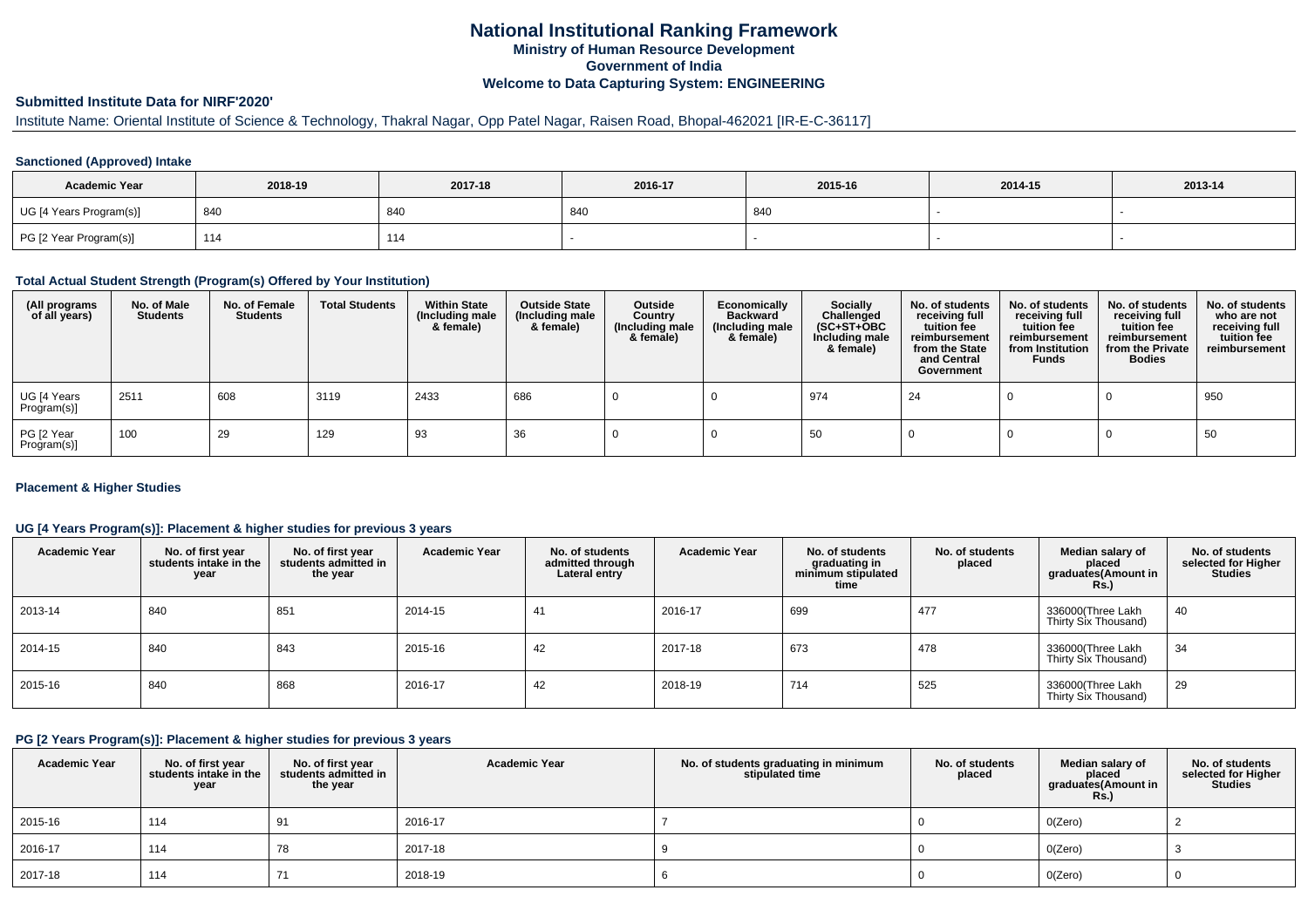### **Ph.D Student Details**

| Ph.D (Student pursuing doctoral program till 2017-18; Students admitted in the academic year 2018-19 should not be entered here.) |         |         |         |  |  |  |  |
|-----------------------------------------------------------------------------------------------------------------------------------|---------|---------|---------|--|--|--|--|
| <b>Total Students</b>                                                                                                             |         |         |         |  |  |  |  |
| Full Time                                                                                                                         |         |         |         |  |  |  |  |
| Part Time                                                                                                                         |         |         |         |  |  |  |  |
| No. of Ph.D students graduated (including Integrated Ph.D)                                                                        |         |         |         |  |  |  |  |
|                                                                                                                                   | 2018-19 | 2017-18 | 2016-17 |  |  |  |  |
| Full Time                                                                                                                         |         |         |         |  |  |  |  |
| Part Time                                                                                                                         |         |         |         |  |  |  |  |

## **Financial Resources: Utilised Amount for the Capital expenditure for previous 3 years**

| <b>Academic Year</b>                                                                                                                                                                      | 2018-19                                                               | 2017-18                                                                 | 2016-17                                                                  |  |  |  |  |  |  |
|-------------------------------------------------------------------------------------------------------------------------------------------------------------------------------------------|-----------------------------------------------------------------------|-------------------------------------------------------------------------|--------------------------------------------------------------------------|--|--|--|--|--|--|
|                                                                                                                                                                                           | <b>Utilised Amount</b>                                                | <b>Utilised Amount</b>                                                  | <b>Utilised Amount</b>                                                   |  |  |  |  |  |  |
| Annual Capital Expenditure on Academic Activities and Resources (excluding expenditure on buildings)                                                                                      |                                                                       |                                                                         |                                                                          |  |  |  |  |  |  |
| Library (Books, Journals and e-Resources only)                                                                                                                                            | 512582 (Five Lakh Twelve Thousand Five Hundread Eighty<br>Two)        | 1149534 (Eleven Lakh Fourty Nine Thousand Five Hundread<br>Thirty Four) | 2061619 (Twenty Lakh Sixty One Thousand Six Hundred<br>Nineteen)         |  |  |  |  |  |  |
| New Equipment and software for Laboratories                                                                                                                                               | 457008 (Four Lakh Fifty Seven Thousand Eight only)                    | 1919468 (Nineteen Lakh Nineteen Thousand Four Hundred<br>Sixty Eight)   | 523563 (Five Lakh Twenty Three Thousand Five hundred Sixty<br>Three)     |  |  |  |  |  |  |
| <b>Engineering Workshops</b>                                                                                                                                                              | 95295 (Ninety Five Thousand Two Hundred Ninety Five)                  | 209907 (Two Lakh Nine Thousand Nine Hundred Seven)                      | 458866 (Four Lakh Fifty Eight Thousand Eight Hundred Sixty<br>Six)       |  |  |  |  |  |  |
| Other expenditure on creation of Capital Assets (For setting up<br>classrooms, seminar hall, conference hall, library, Lab, Engg<br>workshops excluding expenditure on Land and Building) | 2465580 (Twenty Four Lakh Sixty Five Thousand Five<br>Hundred Eighty) | 839846 (Eight Lakh Thirty Nine Thousand Eight Hundred Forty<br>Six)     | 1953332 (Nineteen Lakh Fifty Three Thousand Three Hundred<br>Thirty Two) |  |  |  |  |  |  |

# **Financial Resources: Utilised Amount for the Operational expenditure for previous 3 years**

| <b>Academic Year</b>                                                                                                                                                                           | 2018-19                                                                               | 2017-18                                                                              | 2016-17                                                                        |  |  |  |  |  |  |
|------------------------------------------------------------------------------------------------------------------------------------------------------------------------------------------------|---------------------------------------------------------------------------------------|--------------------------------------------------------------------------------------|--------------------------------------------------------------------------------|--|--|--|--|--|--|
|                                                                                                                                                                                                | <b>Utilised Amount</b>                                                                | <b>Utilised Amount</b>                                                               | <b>Utilised Amount</b>                                                         |  |  |  |  |  |  |
| <b>Annual Operational Expenditure</b>                                                                                                                                                          |                                                                                       |                                                                                      |                                                                                |  |  |  |  |  |  |
| Salaries (Teaching and Non Teaching staff)                                                                                                                                                     | 62567545 (Six Crore Twenty Fice Lakh Sixty Seven Thousand<br>Five Hundred Forty Five) | 18979304 (Six Crore Eighty Nine Lakh Seventy Nine Thousand<br>Three Hundred Four)    | 67018936 (Six Crore Seventy Lakh Eighteen Thousand Nine<br>Hundred Thirty Six) |  |  |  |  |  |  |
| Maintenance of Academic Infrastructure or consumables and<br>other running expenditures(excluding maintenance of hostels<br>and allied services, rent of the building, depreciation cost, etc) | 21113654 (Two Crore Eleven Lakh Thirteen Thousand Six<br>Hundred Fifty Four)          | 19538656 (One Crore Ninety Five Lakh Thirty Eight Thousand<br>Six Hundred Fifty Six) | 18200350 (One Crore Eighty Two Lakhs Three Hundred Fifty<br>Only)              |  |  |  |  |  |  |
| Seminars/Conferences/Workshops                                                                                                                                                                 | 1194876 (Eleven Lakh Ninety Four Thousand Eight Hundred<br>Seventy Six)               | 808964 (Eight Lakh Eight Thousand Nine Hundred Sixty Four)                           | 533354 (Five Lakh Thirty Three Thousand Three Hundred Fifty<br>Four)           |  |  |  |  |  |  |

**IPR**

| Calendar year            | 2018 | 2017 | 2016 |
|--------------------------|------|------|------|
| No. of Patents Published |      |      |      |
| No. of Patents Granted   |      |      |      |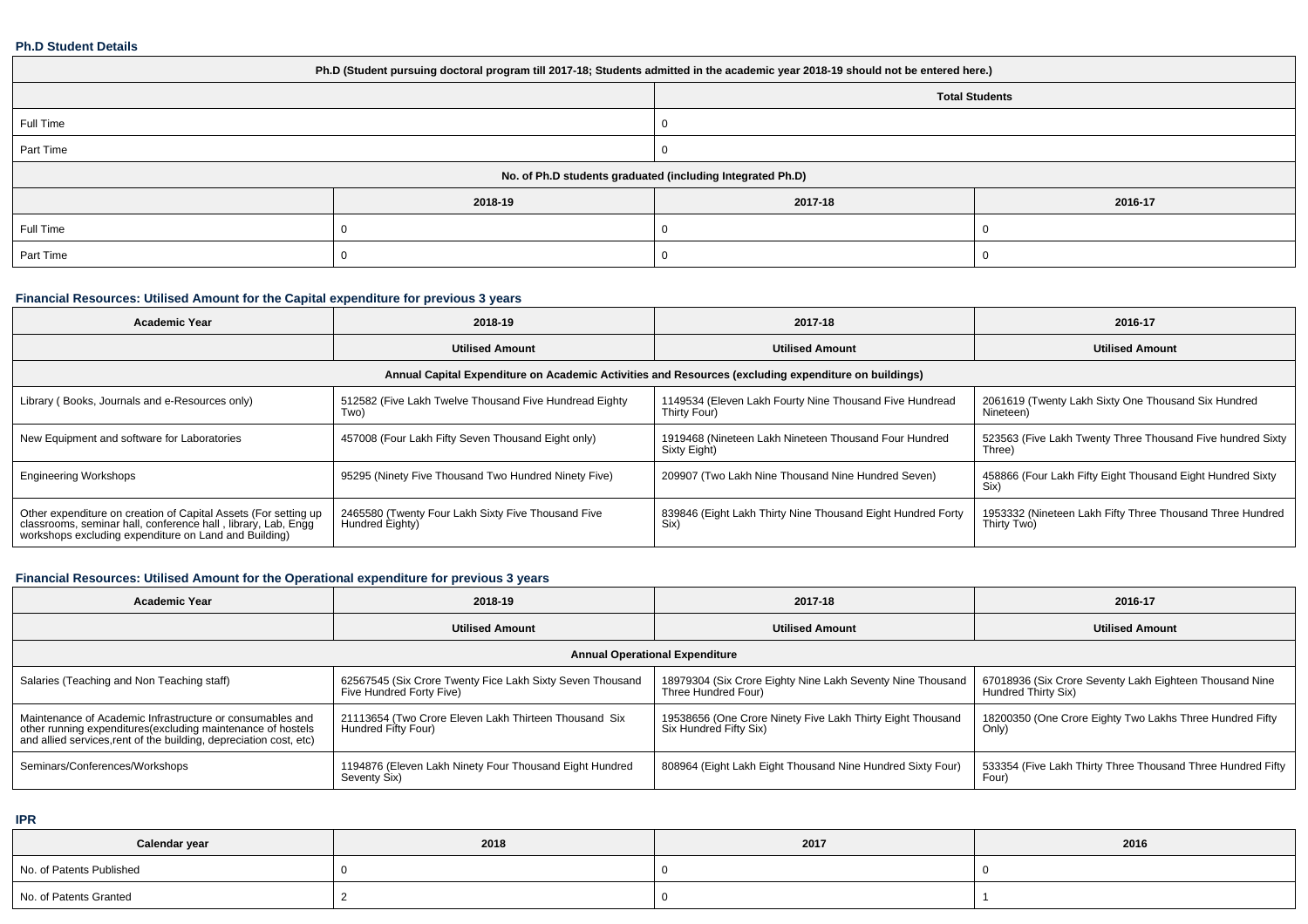## **Sponsored Research Details**

| <b>Financial Year</b>                    | 2018-19          | 2017-18 | 2016-17 |
|------------------------------------------|------------------|---------|---------|
| Total no. of Sponsored Projects          |                  |         |         |
| Total no. of Funding Agencies            |                  |         |         |
| Total Amount Received (Amount in Rupees) | 70000            |         |         |
| Amount Received in Words                 | Seventy Thousand | Zero    | Zero    |

## **Consultancy Project Details**

| <b>Financial Year</b>                    | 2018-19               | 2017-18                       | 2016-17 |
|------------------------------------------|-----------------------|-------------------------------|---------|
| Total no. of Consultancy Projects        |                       |                               |         |
| Total no. of Client Organizations        |                       |                               |         |
| Total Amount Received (Amount in Rupees) | 210000                | 168000                        |         |
| Amount Received in Words                 | Two Lakh Ten Thousand | One Lakh Sixty Eight Thousand | Zero    |

# **PCS Facilities: Facilities of physically challenged students**

| 1. Do your institution buildings have Lifts/Ramps?                                                                                                        | Yes, more than 80% of the buildings |
|-----------------------------------------------------------------------------------------------------------------------------------------------------------|-------------------------------------|
| 2. Do your institution have provision for walking aids, includingwheelchairs and transportation from one building to another for<br>handicapped students? | Yes                                 |
| 3. Do your institution buildings have specially designed toilets for handicapped students?                                                                | Yes, more than 80% of the buildings |

#### **Awards Details**

| 1. How many faculty member of your institution have received highly reputed national/international awards/recognition from central<br>government agencies in the previous academic year 2018-19 |                                                                                                              |                         |                                                                                                                |                                                                                                           |                                          |                                          |                            |                               |                               |
|-------------------------------------------------------------------------------------------------------------------------------------------------------------------------------------------------|--------------------------------------------------------------------------------------------------------------|-------------------------|----------------------------------------------------------------------------------------------------------------|-----------------------------------------------------------------------------------------------------------|------------------------------------------|------------------------------------------|----------------------------|-------------------------------|-------------------------------|
| Srno                                                                                                                                                                                            | Name of the Faculty                                                                                          | Name of the Award       | Name of the Central<br>government<br>agency/international<br>agencies from where<br>award has been<br>received | Address of the<br>Agency giving award                                                                     | <b>Contact Email ID of</b><br>the Agency | Year of receiving<br>award               | Email ID of the<br>faculty | Contact no. of the<br>faculty | Is it<br>Fellowship?(Yes/No)  |
|                                                                                                                                                                                                 | Dr Shyam Kumar Birla                                                                                         | IIM Binani Gold Medal   | Indian Institute of<br>Metals                                                                                  | Indian Institute of<br>Metals, Kolkata                                                                    | murty@iitm.ac.in                         | 2018                                     | shyam.rgtu@gmail.co<br>m   | 7974565748                    | No                            |
|                                                                                                                                                                                                 | 2. How many students of your institution have won international awards in the previous academic year 2018-19 |                         |                                                                                                                |                                                                                                           |                                          |                                          |                            |                               |                               |
| Srno                                                                                                                                                                                            | Name of the<br>Student/Name of the<br>Team                                                                   | <b>Enrolment Number</b> | Name of the Award                                                                                              | Name of International<br><b>Institution/Organisati</b><br>on from where the<br>award has been<br>received | Address of the<br>Agency giving award    | <b>Contact Email ID of</b><br>the Agency | Year of receiving<br>award | Email ID of the<br>faculty    | Contact no. of the<br>faculty |
|                                                                                                                                                                                                 | <b>HOLOCOEN</b>                                                                                              | 0105IT171018            | <b>PROJECT GREEN</b><br>CHALLENGE                                                                              | <b>PROJECT GREEN</b><br><b>CHALLENGE</b>                                                                  | SAN FRANSISCO<br><b>USA</b>              | judishils@gmail.com                      | 2018                       | aradhyaseth2311@gm<br>ail.com | 8819084964                    |

#### **Accreditation**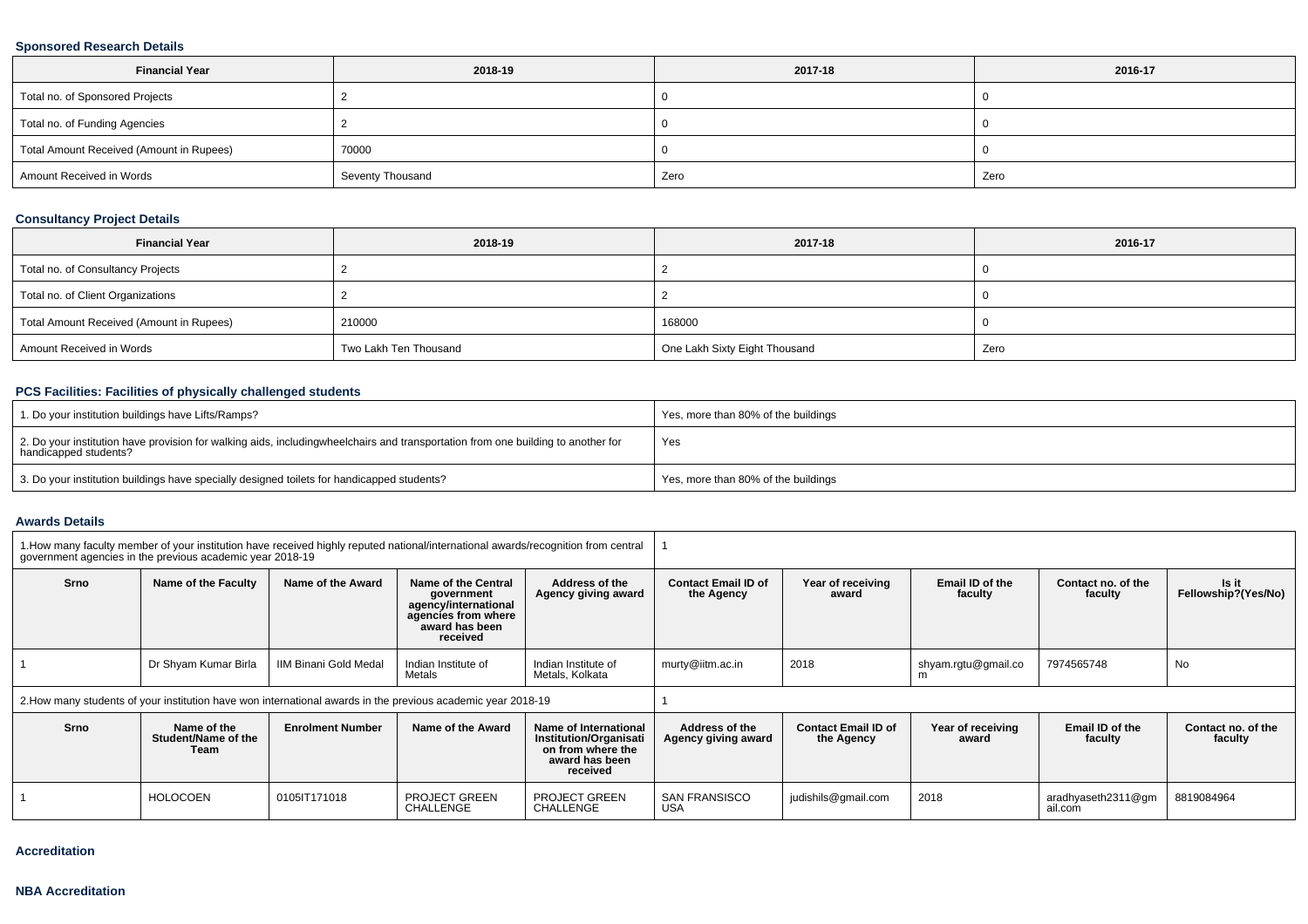| 1. Does your institute have a valid NBA Accreditation? |                                                                                            | <b>YES</b>                    |                             |  |  |  |
|--------------------------------------------------------|--------------------------------------------------------------------------------------------|-------------------------------|-----------------------------|--|--|--|
|                                                        | Total number of programs (whose two batches have passed out) in the institution/department | Number of programs accredited |                             |  |  |  |
| 13                                                     |                                                                                            |                               |                             |  |  |  |
| Name of the accredited program                         | Valid from                                                                                 | Valid upto                    | <b>Accreditation Status</b> |  |  |  |
| COMPUTER SCIENCE AND ENGINEERING                       | 01-07-2019                                                                                 | 30-06-2022                    | Accredited for 3 years      |  |  |  |
| MECHANICAL ENGINEERING                                 | 01-07-2019                                                                                 | 30-06-2022                    | Accredited for 3 years      |  |  |  |
| ELECTRONICS AND COMMUNICATION ENGINEERING              | 01-07-2019                                                                                 | 30-06-2022                    | Accredited for 3 years      |  |  |  |

# **Village Adoption**

## **Faculty Details**

| Srno           | <b>Name</b>                         | Age | Designation            | Gender | Qualification | <b>Experience (In</b><br>Months) | <b>Is Associated</b><br><b>Last Year</b> | Currently<br>working with<br>institution? | <b>Joining Date</b> | <b>Leaving Date</b>      | <b>Association type</b> |
|----------------|-------------------------------------|-----|------------------------|--------|---------------|----------------------------------|------------------------------------------|-------------------------------------------|---------------------|--------------------------|-------------------------|
| 1              | <b>ASHISH KUMAR</b><br><b>SINHA</b> | 32  | Assistant<br>Professor | Male   | M.Tech        | 78                               | Yes                                      | Yes                                       | 27-05-2013          | $\sim$                   | Regular                 |
| $\overline{2}$ | <b>SUKH LAL</b><br>AHIRWAR          | 44  | Associate<br>Professor | Male   | M.Tech        | 216                              | Yes                                      | Yes                                       | 10-07-2007          | $\sim$                   | Regular                 |
| 3              | ABHISHEK<br>CHOUBEY                 | 36  | Associate<br>Professor | Male   | M.Tech        | 144                              | Yes                                      | Yes                                       | 21-09-2010          | $\sim$                   | Regular                 |
| 4              | <b>RAKESH SINGH</b>                 | 33  | Assistant<br>Professor | Male   | M.Tech        | 111                              | Yes                                      | Yes                                       | 19-04-2010          | $\sim$                   | Regular                 |
| 5              | PRAVESH<br><b>KUSHWAHA</b>          | 32  | Assistant<br>Professor | Male   | M.Tech        | 93                               | Yes                                      | Yes                                       | 25-02-2013          | $\sim$                   | Regular                 |
| 6              | RAJEEV<br><b>DWIVEDI</b>            | 42  | Assistant<br>Professor | Male   | M.Tech        | 118                              | Yes                                      | No                                        | 08-01-2018          | 31-05-2019               | Regular                 |
| $\overline{7}$ | <b>CHITRESH</b><br><b>NAYAK</b>     | 38  | Associate<br>Professor | Male   | Ph.D          | 111                              | Yes                                      | Yes                                       | 16-08-2018          | --                       | Regular                 |
| 8              | <b>RUCHIN KACKER</b>                | 41  | Associate<br>Professor | Male   | Ph.D          | 120                              | Yes                                      | Yes                                       | 03-07-2018          | $\overline{\phantom{a}}$ | Regular                 |
| 9              | <b>RAHUL</b><br>SHRIVASTAVA         | 27  | Assistant<br>Professor | Male   | M.Tech        | 63                               | Yes                                      | Yes                                       | 06-08-2018          | $\sim$                   | Regular                 |
| 10             | ABDUL HAMEED<br><b>KHAN</b>         | 47  | Assistant<br>Professor | Male   | M.Tech        | 168                              | Yes                                      | Yes                                       | 01-07-2013          | $\overline{\phantom{a}}$ | Regular                 |
| 11             | <b>NAMRAJ</b><br><b>GARHEWAL</b>    | 34  | Assistant<br>Professor | Male   | M.Tech        | 85                               | Yes                                      | Yes                                       | 08-03-2018          | $\sim$                   | Regular                 |
| 12             | SHIVA JOHRI                         | 35  | Associate<br>Professor | Male   | Ph.D          | 108                              | Yes                                      | Yes                                       | 14-04-2009          | $\sim$                   | Regular                 |
| 13             | KALLAVI<br><b>SUDHAKAR</b>          | 60  | Professor              | Male   | Ph.D          | 361                              | Yes                                      | Yes                                       | 08-02-2019          | $\sim$                   | Regular                 |
| 14             | <b>ABHISHEK JAIN</b>                | 33  | Assistant<br>Professor | Male   | M.Tech        | 115                              | Yes                                      | Yes                                       | 08-04-2011          | $\overline{\phantom{a}}$ | Regular                 |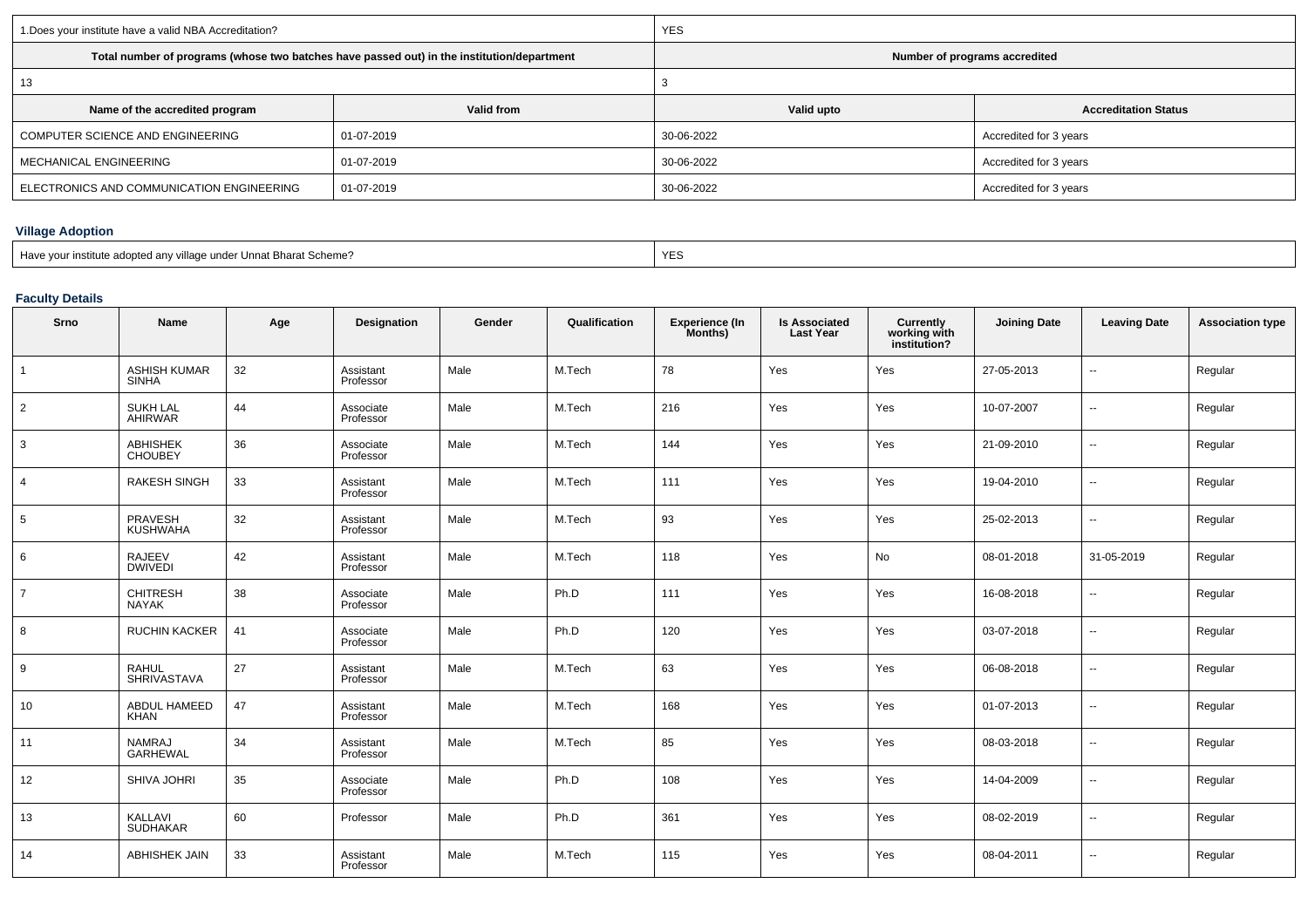| 15     | <b>SAMIT KUMAR</b><br><b>DIWAN</b>   | 42 | Assistant<br>Professor | Male   | M.Tech | 200        | Yes | Yes | 06-03-2006 | --                       | Regular |
|--------|--------------------------------------|----|------------------------|--------|--------|------------|-----|-----|------------|--------------------------|---------|
| 16     | <b>KAMAL KANT</b><br>TIWARI          | 33 | Assistant<br>Professor | Male   | M.Tech | 96         | Yes | Yes | 03-06-2013 | $\overline{\phantom{a}}$ | Regular |
| 17     | <b>LIJO VARGHESE</b>                 | 33 | Assistant<br>Professor | Male   | M.Tech | 91         | Yes | Yes | 06-04-2015 | $\overline{\phantom{a}}$ | Regular |
| 18     | <b>MANOJ SHARMA</b>                  | 54 | Assistant<br>Professor | Male   | M.Tech | 228        | Yes | Yes | 08-04-2015 | --                       | Regular |
| 19     | PANKAJ KUMAR<br><b>PANDEY</b>        | 32 | Assistant<br>Professor | Male   | M.Tech | 89         | Yes | Yes | 01-12-2015 | $\overline{\phantom{a}}$ | Regular |
| 20     | <b>SHYAM BIRLA</b>                   | 34 | Associate<br>Professor | Male   | Ph.D   | 85         | Yes | Yes | 06-02-2017 | --                       | Regular |
| 21     | <b>MANISH BILLORE</b>                | 45 | Professor              | Male   | Ph.D   | 216        | Yes | Yes | 14-08-2017 | --                       | Regular |
| 22     | <b>GAURAV SAHU</b>                   | 29 | Assistant<br>Professor | Male   | M.Tech | 36         | Yes | Yes | 20-02-2017 | $\overline{\phantom{a}}$ | Regular |
| 23     | NEERAJ KUMAR<br><b>MITTAL</b>        | 61 | Associate<br>Professor | Male   | M.Tech | 403        | Yes | Yes | 06-08-2001 | $\overline{\phantom{a}}$ | Regular |
| 24     | <b>VIVEK DUBEY</b>                   | 52 | Professor              | Male   | Ph.D   | 306        | Yes | No  | 11-09-2017 | 30-04-2019               | Regular |
| 25     | SANJEEV<br><b>KUMAR SHARMA</b>       | 41 | Professor              | Male   | Ph.D   | 242        | Yes | Yes | 11-09-2017 | $\overline{\phantom{a}}$ | Regular |
| 26     | <b>GIREESH KUMAR</b><br><b>DIXIT</b> | 38 | Professor              | Male   | Ph.D   | 192        | Yes | Yes | 15-01-2018 | $\overline{\phantom{a}}$ | Regular |
| 27     | <b>FARHA HANEEF</b>                  | 45 | Professor              | Female | Ph.D   | 195        | Yes | Yes | 26-07-2018 | $\sim$                   | Regular |
| 28     | <b>MANISH SAWALE</b>                 | 43 | Professor              | Male   | Ph.D   | 223        | Yes | Yes | 01-01-2019 | --                       | Regular |
| 29     | <b>MONIKA JAIN</b>                   | 38 | Professor              | Female | Ph.D   | 167        | Yes | Yes | 16-07-2005 | $\overline{\phantom{a}}$ | Regular |
| 30     | <b>MOHAMMED</b><br>AHMED             | 39 | Associate<br>Professor | Male   | M.Tech | 191        | Yes | Yes | 15-07-2005 | $\overline{\phantom{a}}$ | Regular |
| 31     | SANJEEV<br><b>KUMAR</b>              | 36 | Associate<br>Professor | Male   | Ph.D   | 97         | Yes | No  | 01-06-2018 | 30-04-2019               | Regular |
| 32     | <b>ABHISHEK</b><br><b>MISHRA</b>     | 36 | Assistant<br>Professor | Male   | M.Tech | 155        | Yes | Yes | 15-07-2008 | $\overline{\phantom{a}}$ | Regular |
| 33     | GAURAV<br><b>MORGHARE</b>            | 34 | Assistant<br>Professor | Male   | M.Tech | 76         | Yes | Yes | 13-10-2014 | $\overline{\phantom{a}}$ | Regular |
| 34     | DIVYA JAGADISH                       | 29 | Assistant<br>Professor | Female | M.Tech | 53         | Yes | Yes | 01-02-2018 | $\overline{\phantom{a}}$ | Regular |
| $35\,$ | MAHENDRA<br>CHOUDHARY                | 33 | Assistant<br>Professor | Male   | M.Tech | 93         | Yes | Yes | 01-07-2014 | $\overline{\phantom{a}}$ | Regular |
| 36     | PRABHAT<br>SHARMA                    | 34 | Assistant<br>Professor | Male   | M.Tech | 96         | Yes | Yes | 08-07-2014 | $\overline{\phantom{a}}$ | Regular |
| 37     | SEEMA PATIDAR                        | 38 | Assistant<br>Professor | Female | M.Tech | ${\bf 74}$ | Yes | Yes | 02-01-2018 | $\overline{\phantom{a}}$ | Regular |
| 38     | PRIYANKA JAIN                        | 27 | Assistant<br>Professor | Female | M.Tech | 51         | Yes | Yes | 02-07-2018 | $\overline{\phantom{a}}$ | Regular |
| 39     | MAMTA SOOD                           | 44 | Assistant<br>Professor | Female | M.Tech | 193        | Yes | Yes | 01-01-2019 | $\overline{\phantom{a}}$ | Regular |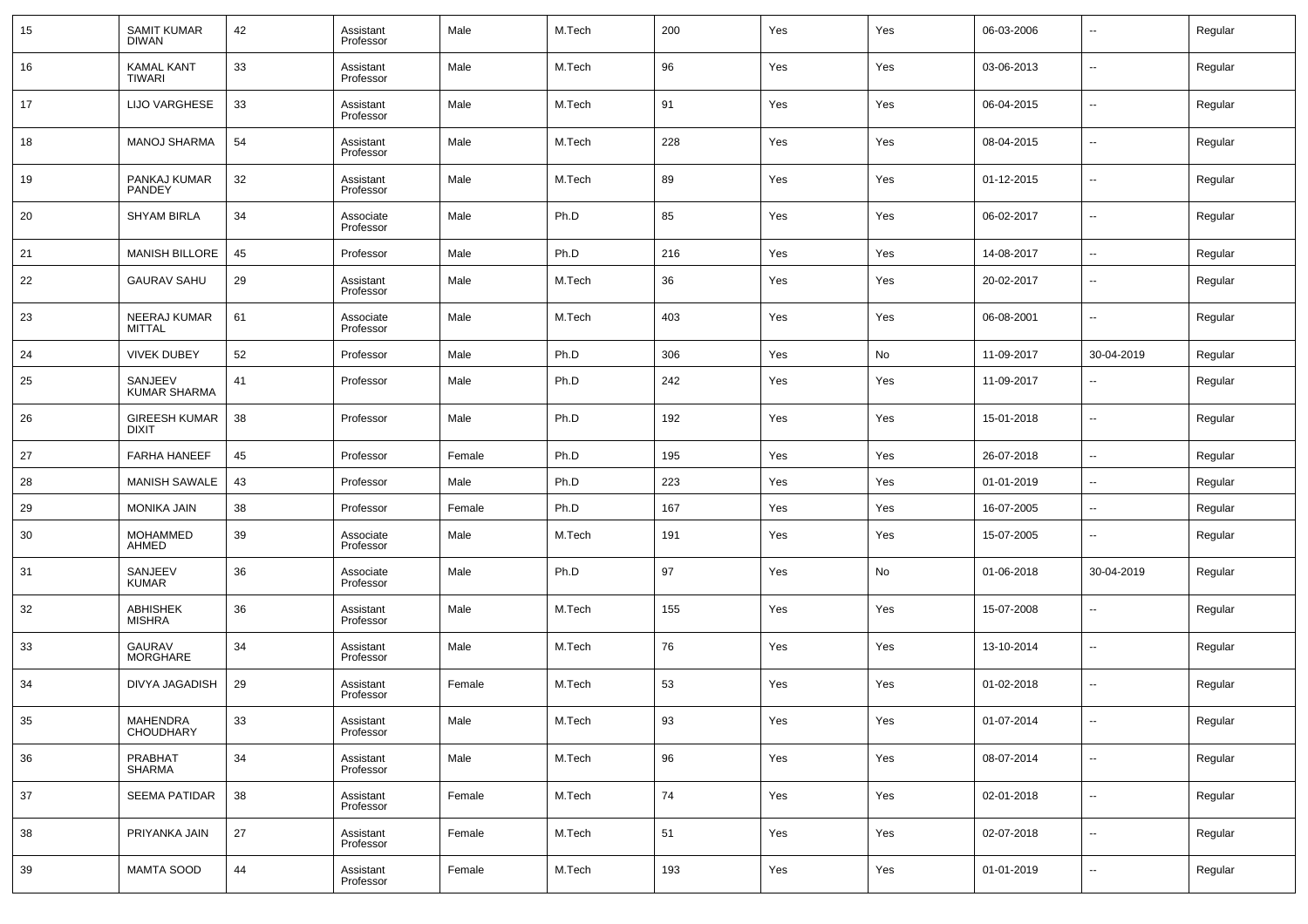| 40 | <b>RISHI SHARMA</b>                              | 34 | Assistant<br>Professor | Female | M.Tech | 93  | Yes | Yes | 20-05-2013 | ⊷                        | Regular |
|----|--------------------------------------------------|----|------------------------|--------|--------|-----|-----|-----|------------|--------------------------|---------|
| 41 | <b>HASNINE</b><br>MAZAHARUL<br>MIRZA             | 32 | Assistant<br>Professor | Male   | M.Tech | 92  | Yes | Yes | 28-05-2013 | $\overline{\phantom{a}}$ | Regular |
| 42 | <b>BRAJESH</b><br>PRATAP SINGH                   | 32 | Assistant<br>Professor | Female | M.Tech | 87  | Yes | Yes | 08-04-2015 | --                       | Regular |
| 43 | <b>DINESH PRATAP</b><br><b>SINGH</b>             | 49 | Assistant<br>Professor | Male   | M.Tech | 275 | Yes | Yes | 01-04-2013 | --                       | Regular |
| 44 | <b>SHASHI</b><br><b>BHUSHAN</b><br><b>TIWARY</b> | 35 | Assistant<br>Professor | Male   | M.Tech | 80  | Yes | Yes | 22-08-2016 | --                       | Regular |
| 45 | SHIVNARAYAN<br><b>AHIRWAR</b>                    | 33 | Assistant<br>Professor | Male   | M.Tech | 82  | Yes | Yes | 20-04-2016 | $\overline{\phantom{a}}$ | Regular |
| 46 | SANJAY<br>KHADAGADE                              | 34 | Assistant<br>Professor | Male   | M.Tech | 76  | Yes | Yes | 08-12-2016 | ⊷                        | Regular |
| 47 | RAHUL YADAV                                      | 28 | Assistant<br>Professor | Male   | M.Tech | 39  | Yes | No  | 13-12-2017 | 30-09-2019               | Regular |
| 48 | <b>DEEPIKA</b><br>PANDEY                         | 38 | Assistant<br>Professor | Female | M.Tech | 62  | Yes | No  | 04-12-2017 | 31-07-2019               | Regular |
| 49 | SAMIYA<br><b>MURTUZA</b>                         | 27 | Assistant<br>Professor | Male   | M.Tech | 58  | Yes | Yes | 18-12-2017 | $\overline{\phantom{a}}$ | Regular |
| 50 | SANJAY KUMAR<br>SHARMA                           | 39 | Associate<br>Professor | Male   | M.Tech | 195 | Yes | Yes | 04-11-2011 | ⊷                        | Regular |
| 51 | PRADEEP<br><b>KUMAR MISHRA</b>                   | 36 | Associate<br>Professor | Male   | M.Tech | 93  | Yes | Yes | 03-06-2013 | $\overline{\phantom{a}}$ | Regular |
| 52 | AMIT KANSKAR                                     | 43 | Associate<br>Professor | Male   | M.Tech | 264 | Yes | Yes | 12-03-2018 | $\overline{\phantom{a}}$ | Regular |
| 53 | <b>SREEJA NAIR</b>                               | 41 | Assistant<br>Professor | Female | M.Tech | 215 | Yes | Yes | 06-08-2001 | $\overline{\phantom{a}}$ | Regular |
| 54 | PANKAJ PANDEY                                    | 36 | Assistant<br>Professor | Male   | M.Tech | 143 | Yes | Yes | 15-03-2007 | $\overline{\phantom{a}}$ | Regular |
| 55 | ATUL BARVE                                       | 38 | Assistant<br>Professor | Male   | M.Tech | 94  | Yes | Yes | 25-10-2004 | $\overline{\phantom{a}}$ | Regular |
| 56 | ANUBHA<br><b>PRAJAPATI</b>                       | 29 | Assistant<br>Professor | Female | M.Tech | 59  | Yes | Yes | 05-12-2014 | $\overline{\phantom{a}}$ | Regular |
| 57 | <b>NEHA TIWARI</b>                               | 30 | Assistant<br>Professor | Female | M.Tech | 44  | Yes | Yes | 01-01-2019 | -−                       | Regular |
| 58 | AYUSHI ARZARE                                    | 29 | Assistant<br>Professor | Female | M.Tech | 41  | Yes | Yes | 05-02-2019 | $\sim$                   | Regular |
| 59 | JIJO S NAIR                                      | 33 | Assistant<br>Professor | Male   | M.Tech | 117 | Yes | Yes | 07-02-2012 | $\sim$                   | Regular |
| 60 | <b>SMITA PARTE</b>                               | 36 | Assistant<br>Professor | Female | M.Tech | 92  | Yes | Yes | 13-08-2018 | $\sim$                   | Regular |
| 61 | BHUPENDRA<br>PANCHAL                             | 29 | Assistant<br>Professor | Male   | M.Tech | 66  | Yes | Yes | 18-07-2016 | $\sim$                   | Regular |
| 62 | SANJAY KUMAR<br>PAL                              | 33 | Assistant<br>Professor | Male   | M.Tech | 84  | Yes | Yes | 30-10-2017 | ⊷                        | Regular |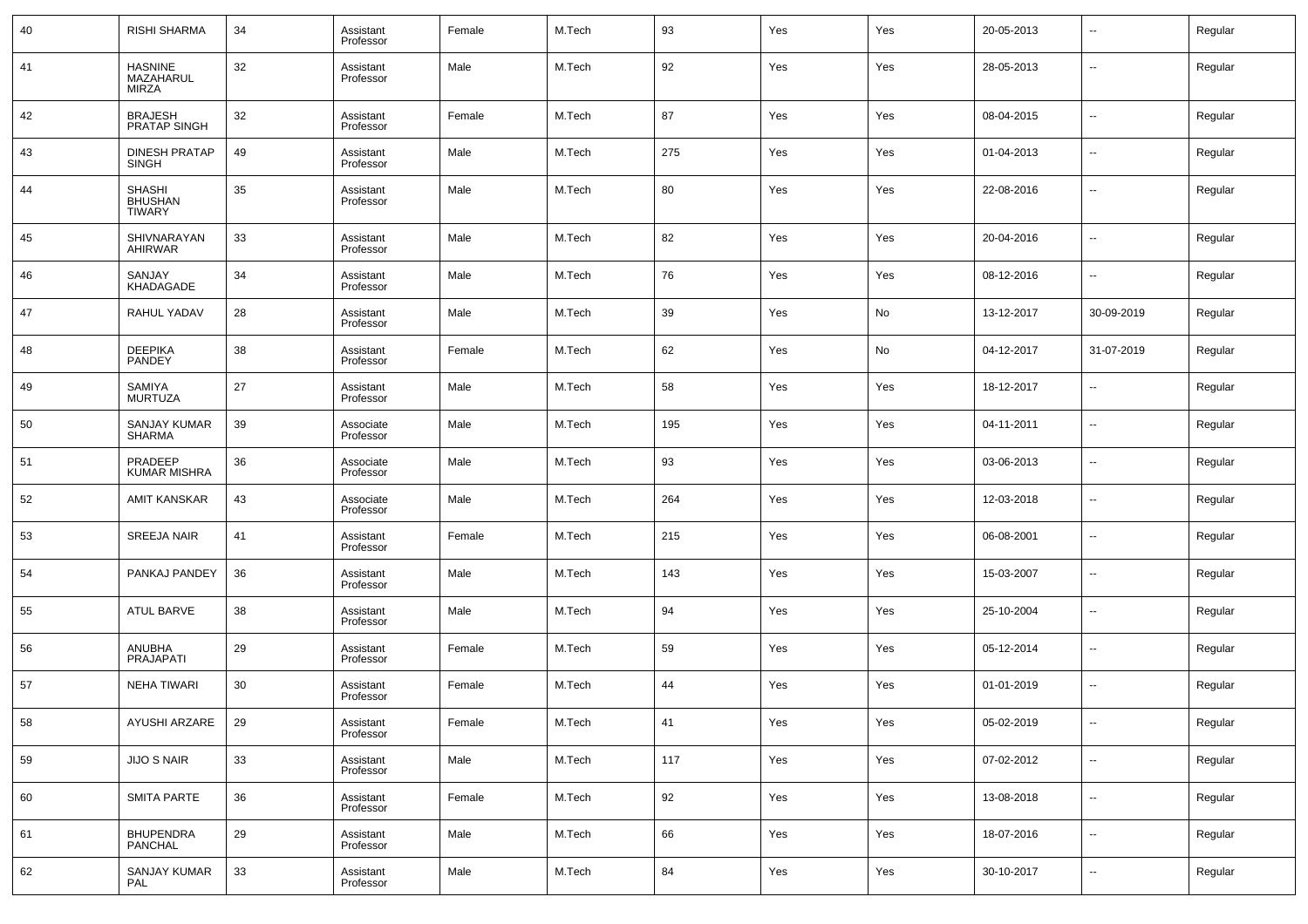| 63 | <b>SYED RAMEEZ</b><br>ALI            | 36 | Assistant<br>Professor | Male   | M.Tech | 85  | Yes | Yes | 18-12-2017 | $\overline{\phantom{a}}$ | Regular |
|----|--------------------------------------|----|------------------------|--------|--------|-----|-----|-----|------------|--------------------------|---------|
| 64 | JOY<br><b>BHATTACHARJE</b><br>E.     | 43 | Assistant<br>Professor | Male   | M.Tech | 143 | Yes | Yes | 18-12-2017 | $\overline{\phantom{a}}$ | Regular |
| 65 | <b>BAL GOVIND</b><br><b>SHUKLA</b>   | 50 | Assistant<br>Professor | Male   | M.Tech | 149 | Yes | Yes | 12-03-2018 | $\ddotsc$                | Regular |
| 66 | <b>ANKUR DWIVEDI</b>                 | 37 | Assistant<br>Professor | Male   | M.Tech | 168 | Yes | No  | 28-07-2018 | 02-08-2019               | Regular |
| 67 | SOURABH JAIN                         | 35 | Assistant<br>Professor | Male   | M.Tech | 63  | Yes | Yes | 01-01-2019 | $\ddotsc$                | Regular |
| 68 | <b>SURBHI</b><br><b>CHOUHAN</b>      | 28 | Assistant<br>Professor | Female | M.Tech | 39  | Yes | Yes | 17-07-2018 | $\sim$                   | Regular |
| 69 | <b>APOORVA</b><br>SHRIVASTAVA        | 29 | Assistant<br>Professor | Female | M.Tech | 37  | Yes | Yes | 12-08-2015 | $\ddotsc$                | Regular |
| 70 | <b>KHUSHBOO</b><br>SAXENA            | 34 | Assistant<br>Professor | Female | M.Tech | 94  | Yes | No  | 10-01-2017 | 30-06-2019               | Regular |
| 71 | <b>SUKRITI</b><br><b>SHRIVASTAVA</b> | 26 | Assistant<br>Professor | Female | M.Tech | 48  | Yes | No  | 03-10-2017 | 31-08-2019               | Regular |
| 72 | RACHNA SINGH                         | 42 | Professor              | Female | Ph.D   | 204 | Yes | No  | 23-07-2018 | 29-06-2019               | Regular |
| 73 | VANDANA JAIN                         | 40 | Associate<br>Professor | Female | Ph.D   | 155 | Yes | No  | 16-07-2018 | 29-06-2019               | Regular |
| 74 | PRADEEP<br><b>KUMAR PATEL</b>        | 34 | Assistant<br>Professor | Male   | M.Tech | 77  | Yes | Yes | 14-08-2017 | $\overline{\phantom{a}}$ | Regular |
| 75 | NARENDRA<br>AWASTHI                  | 27 | Assistant<br>Professor | Male   | M.Tech | 36  | Yes | Yes | 06-08-2018 | $\overline{\phantom{a}}$ | Regular |
| 76 | PRABHAT<br><b>KUMAR PRASAD</b>       | 56 | Associate<br>Professor | Male   | M.Tech | 270 | Yes | No  | 10-05-2013 | 28-02-2019               | Regular |
| 77 | <b>ABHIJEET</b><br>KHARE             | 28 | Assistant<br>Professor | Male   | M.Tech | 44  | Yes | Yes | 01-08-2018 | $\overline{\phantom{a}}$ | Regular |
| 78 | <b>ABHISHEK</b><br>KUSHWAHA          | 28 | Assistant<br>Professor | Male   | M.Tech | 55  | Yes | Yes | 01-08-2017 | $\overline{\phantom{a}}$ | Regular |
| 79 | RAHUL SHUKLA                         | 26 | Assistant<br>Professor | Male   | M.Tech | 39  | Yes | Yes | 06-08-2018 | $\overline{\phantom{a}}$ | Regular |
| 80 | <b>SAMEER SINGH</b>                  | 26 | Assistant<br>Professor | Male   | M.Tech | 38  | Yes | Yes | 01-08-2018 | $\overline{\phantom{a}}$ | Regular |
| 81 | GYANESHWAR<br>SHIV                   | 29 | Assistant<br>Professor | Male   | M.Tech | 37  | Yes | Yes | 01-08-2018 | $\overline{\phantom{a}}$ | Regular |
| 82 | <b>RAKESH MOWAR</b>                  | 65 | Professor              | Male   | Ph.D   | 382 | Yes | No  | 28-01-2019 | 30-06-2019               | Regular |
| 83 | MANISH DUBEY                         | 48 | Professor              | Male   | M.Tech | 234 | Yes | Yes | 09-05-2011 | --                       | Regular |
| 84 | SANGEETA<br>DEBNATH                  | 31 | Assistant<br>Professor | Female | M.Tech | 36  | Yes | Yes | 23-07-2014 | ⊷                        | Regular |
| 85 | <b>HIMANSHOO</b><br><b>VERMA</b>     | 25 | Assistant<br>Professor | Male   | M.Tech | 35  | Yes | Yes | 23-07-2018 | $\sim$                   | Regular |
| 86 | AKHIL NEMA                           | 28 | Assistant<br>Professor | Male   | M.Tech | 36  | Yes | Yes | 04-09-2018 | ٠.                       | Regular |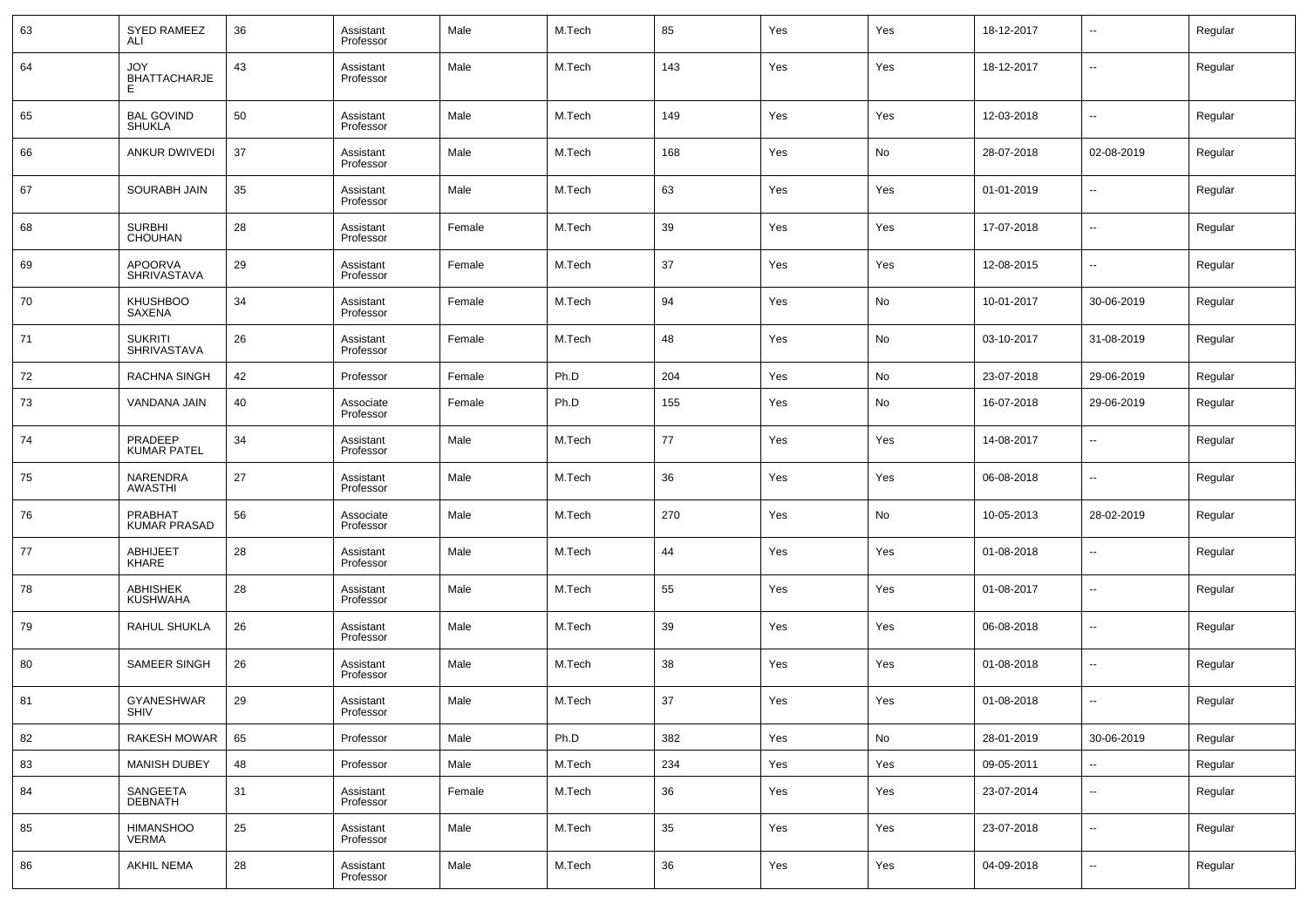| 87  | SUPRIYA SINGH<br><b>PARIHAR</b>      | 27 | Assistant<br>Professor | Female | M.Tech | 39  | Yes | Yes | 30-01-2018 | --                       | Regular |
|-----|--------------------------------------|----|------------------------|--------|--------|-----|-----|-----|------------|--------------------------|---------|
| 88  | ANSHOO VERMA                         | 25 | Assistant<br>Professor | Male   | M.Tech | 44  | Yes | Yes | 06-08-2018 | н.                       | Regular |
| 89  | PRATEEK SINGH<br><b>CHOUDHARY</b>    | 25 | Assistant<br>Professor | Male   | M.Tech | 33  | Yes | Yes | 01-01-2019 | н.                       | Regular |
| 90  | <b>ADISH JAIN</b>                    | 27 | Assistant<br>Professor | Male   | M.Tech | 53  | Yes | Yes | 01-09-2016 | −−                       | Regular |
| 91  | ABHISHEK<br><b>DUBEY</b>             | 27 | Assistant<br>Professor | Male   | M.Tech | 46  | Yes | Yes | 06-11-2017 | н.                       | Regular |
| 92  | VAIBHAV KARE                         | 27 | Assistant<br>Professor | Male   | M.Tech | 45  | Yes | Yes | 01-08-2017 | −−                       | Regular |
| 93  | <b>VIJAY KUMAR</b><br><b>PUNJABI</b> | 54 | Associate<br>Professor | Male   | M.Tech | 152 | Yes | Yes | 18-12-2017 | −−                       | Regular |
| 94  | <b>VINOD KUMAR</b><br>LODHA          | 28 | Assistant<br>Professor | Male   | M.Tech | 39  | Yes | No  | 18-12-2017 | 29-06-2019               | Regular |
| 95  | PRACHI SHARMA                        | 26 | Assistant<br>Professor | Female | M.Tech | 24  | Yes | Yes | 11-12-2017 | $\overline{\phantom{a}}$ | Regular |
| 96  | PRATIK BUCHKE                        | 34 | Associate<br>Professor | Male   | M.Tech | 155 | Yes | Yes | 22-09-2008 | н.                       | Regular |
| 97  | SHWETA SINGH                         | 36 | Assistant<br>Professor | Female | M.Tech | 143 | Yes | Yes | 02-07-2011 | $\overline{\phantom{a}}$ | Regular |
| 98  | LAKSHMI<br><b>SURESH</b>             | 29 | Assistant<br>Professor | Female | M.Tech | 47  | Yes | Yes | 15-06-2015 | $\overline{\phantom{a}}$ | Regular |
| 99  | AKANKSHA<br>VIJAY MESHRAM            | 33 | Assistant<br>Professor | Female | M.Tech | 66  | Yes | Yes | 03-06-2013 | --                       | Regular |
| 100 | <b>MANJU GUPTA</b>                   | 47 | Associate<br>Professor | Female | Ph.D   | 159 | Yes | Yes | 10-04-2006 | $\overline{\phantom{a}}$ | Regular |
| 101 | PRIYAVAND<br><b>BUNDELA</b>          | 30 | Assistant<br>Professor | Male   | M.Tech | 53  | Yes | Yes | 09-02-2015 | $\overline{\phantom{a}}$ | Regular |
| 102 | ANJALI JAIN                          | 31 | Assistant<br>Professor | Female | M.Tech | 71  | Yes | Yes | 27-05-2013 | --                       | Regular |
| 103 | HEENA<br><b>KAUSHAR</b>              | 28 | Assistant<br>Professor | Female | M.Tech | 47  | Yes | Yes | 08-04-2015 | $\overline{\phantom{a}}$ | Regular |
| 104 | SAMI UDDIN                           | 31 | Assistant<br>Professor | Male   | M.Tech | 48  | Yes | Yes | 15-06-2015 | --                       | Regular |
| 105 | SHWETA SINGH<br>RAJPUT               | 27 | Assistant<br>Professor | Female | M.Tech | 71  | Yes | Yes | 25-08-2014 | --                       | Regular |
| 106 | <b>SWATI PANDEY</b>                  | 39 | Assistant<br>Professor | Female | M.Tech | 109 | Yes | Yes | 17-08-2015 | $\overline{\phantom{a}}$ | Regular |
| 107 | SHADAB PASHA<br><b>KHAN</b>          | 41 | Assistant<br>Professor | Male   | M.Tech | 106 | Yes | Yes | 08-08-2017 | $\overline{\phantom{a}}$ | Regular |
| 108 | PRIYANK<br>SHRIVASTAVA               | 34 | Assistant<br>Professor | Male   | M.Tech | 98  | Yes | Yes | 06-06-2014 | $\sim$                   | Regular |
| 109 | PRIYANKA<br><b>MISHRA</b>            | 31 | Assistant<br>Professor | Female | M.Tech | 107 | Yes | Yes | 25-08-2018 | $\sim$                   | Regular |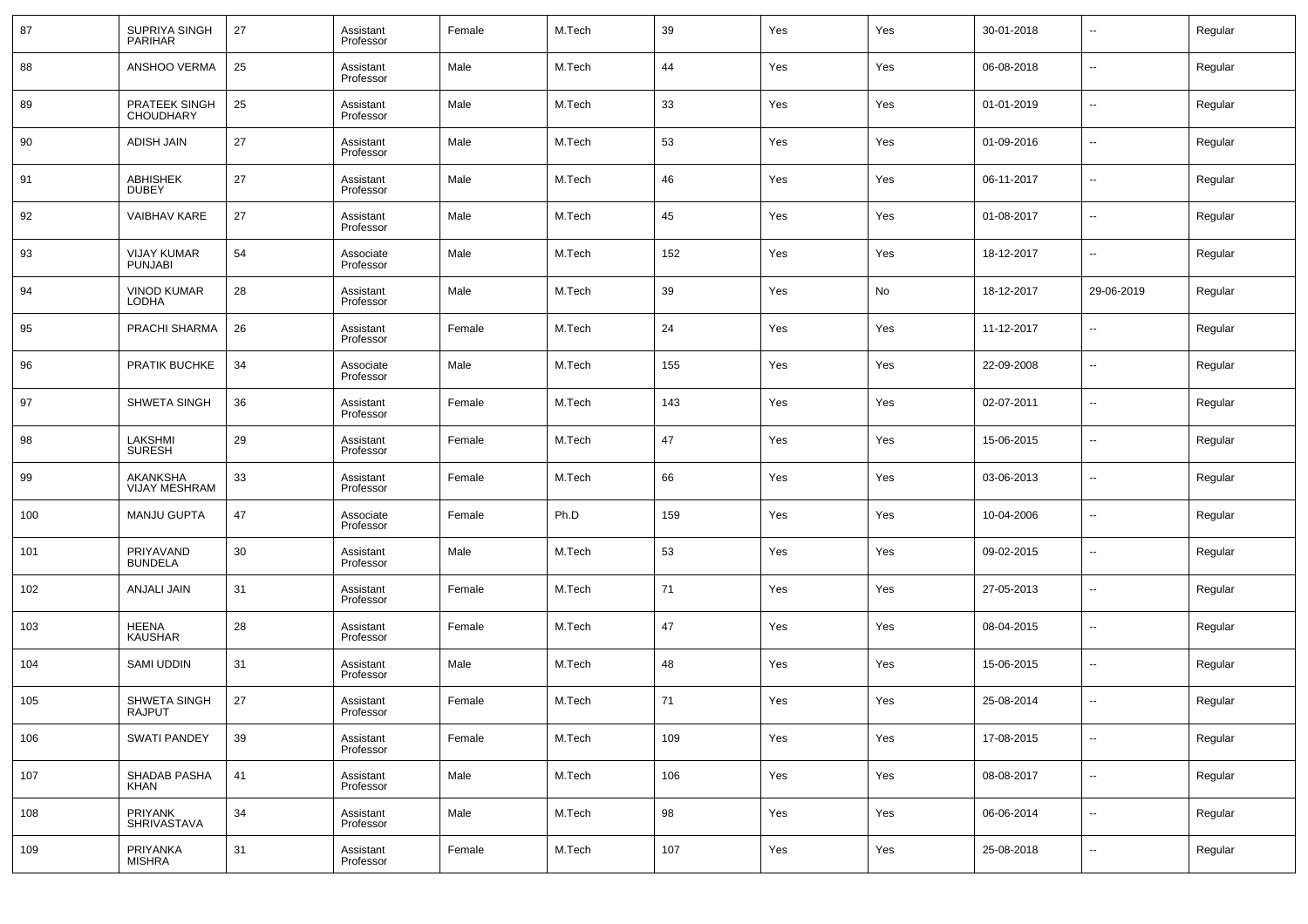| 110 | ANIL MALVIYA                        | 38 | Assistant<br>Professor | Male   | M.Tech    | 36  | Yes | Yes | 01-08-2018 | $\overline{\phantom{a}}$ | Regular |
|-----|-------------------------------------|----|------------------------|--------|-----------|-----|-----|-----|------------|--------------------------|---------|
| 111 | NITIN TYAGI                         | 34 | Assistant<br>Professor | Male   | M.Tech    | 76  | Yes | Yes | 09-01-2017 | --                       | Regular |
| 112 | SHIVANI PATEL                       | 26 | Assistant<br>Professor | Female | M.Tech    | 26  | Yes | Yes | 18-07-2016 | ш,                       | Regular |
| 113 | ABHAVYA<br><b>TIWARI</b>            | 28 | Assistant<br>Professor | Female | M.Tech    | 59  | Yes | Yes | 16-08-2016 | $\sim$                   | Regular |
| 114 | <b>ADITYA SONI</b>                  | 30 | Assistant<br>Professor | Male   | M.Tech    | 37  | Yes | Yes | 21-12-2015 | ш,                       | Regular |
| 115 | <b>POONAM</b><br><b>DWIVEDI</b>     | 29 | Assistant<br>Professor | Female | M.Tech    | 49  | Yes | Yes | 02-12-2015 | ш,                       | Regular |
| 116 | <b>SILKI JAIN</b>                   | 27 | Assistant<br>Professor | Female | M.Tech    | 36  | Yes | Yes | 25-07-2016 | ш,                       | Regular |
| 117 | <b>DEVENDRA</b><br><b>BARANGE</b>   | 33 | Assistant<br>Professor | Male   | M.Tech    | 47  | Yes | No  | 01-01-2015 | 31-08-2019               | Regular |
| 118 | KRATIKA SAHU                        | 30 | Assistant<br>Professor | Female | M.Tech    | 47  | Yes | Yes | 09-04-2015 | $\overline{a}$           | Regular |
| 119 | RICHA SHUKLA                        | 27 | Assistant<br>Professor | Female | M.Tech    | 34  | Yes | Yes | 02-07-2018 | ш,                       | Regular |
| 120 | <b>POONAM</b><br><b>CHOUKSEY</b>    | 29 | Assistant<br>Professor | Female | M.Tech    | 44  | Yes | Yes | 24-11-2014 | --                       | Regular |
| 121 | <b>KRITI JAIN</b>                   | 26 | Assistant<br>Professor | Female | M.Tech    | 22  | Yes | Yes | 01-08-2018 | ш,                       | Regular |
| 122 | <b>ADITYA PANDEY</b>                | 29 | Assistant<br>Professor | Male   | M.Tech    | 49  | Yes | Yes | 08-12-2014 | --                       | Regular |
| 123 | <b>DISHANSH RAJ</b><br><b>UPWAR</b> | 34 | Assistant<br>Professor | Male   | M.Sc(Phy) | 78  | Yes | Yes | 10-06-2013 | $\overline{a}$           | Regular |
| 124 | NIDHI VERMA                         | 37 | Assistant<br>Professor | Female | M.Sc.     | 67  | Yes | No  | 26-02-2015 | 31-05-2019               | Regular |
| 125 | PRAGYA KHARE                        | 35 | Assistant<br>Professor | Female | M.Sc.     | 108 | Yes | Yes | 21-01-2011 | $\overline{a}$           | Regular |
| 126 | KHUJISTA JAMAL<br><b>HASHMI</b>     | 30 | Assistant<br>Professor | Female | M.Sc.     | 66  | Yes | Yes | 10-02-2014 | $\overline{a}$           | Regular |
| 127 | AMRITA DWIVEDI                      | 34 | Associate<br>Professor | Female | Ph.D      | 107 | Yes | Yes | 13-07-2016 | $\overline{a}$           | Regular |
| 128 | <b>JAYA GARG</b>                    | 50 | Professor              | Female | Ph.D      | 240 | Yes | Yes | 28-07-1999 | $\overline{a}$           | Regular |
| 129 | <b>VIVEK PRASAD</b><br>PATEL        | 44 | Professor              | Male   | Ph.D      | 241 | Yes | Yes | 22-10-2009 | $\sim$                   | Regular |
| 130 | SANCHITA<br><b>AWASTHI</b>          | 41 | Assistant<br>Professor | Female | Ph.D      | 117 | Yes | Yes | 17-08-2017 | $\sim$                   | Regular |
| 131 | <b>RAJESHWARI</b><br><b>GOUR</b>    | 32 | Assistant<br>Professor | Female | Ph.D      | 73  | Yes | Yes | 01-12-2017 | $\sim$                   | Regular |
| 132 | <b>SARIKA</b><br><b>KHATARKAR</b>   | 33 | Assistant<br>Professor | Female | M.Tech    | 78  | Yes | Yes | 31-08-2017 | $\sim$                   | Regular |
| 133 | VISHWAJEET<br><b>SINGH</b>          | 27 | Assistant<br>Professor | Male   | M.Tech    | 68  | Yes | Yes | 15-06-2015 | $\sim$                   | Regular |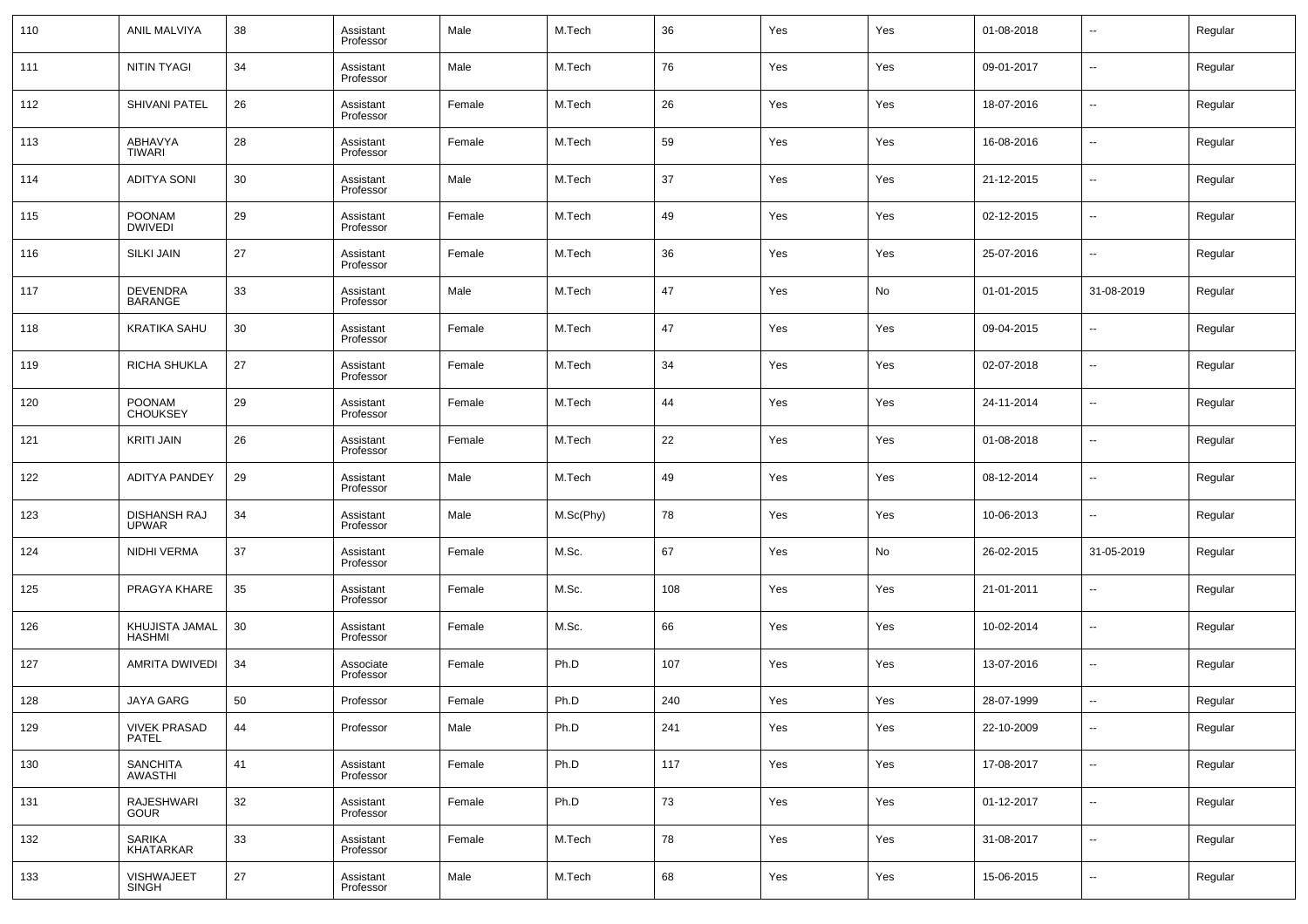| 134 | SANDEEP<br><b>SHRIVASTAVA</b>       | 55 | Professor              | Male   | M.Tech | 180 | Yes | Yes | 04-07-2018 | $\overline{\phantom{a}}$ | Regular |
|-----|-------------------------------------|----|------------------------|--------|--------|-----|-----|-----|------------|--------------------------|---------|
| 135 | ANAMIKA JOSHI                       | 32 | Assistant<br>Professor | Female | M.Tech | 81  | Yes | Yes | 17-04-2017 | $\overline{\phantom{a}}$ | Regular |
| 136 | <b>AKASH GUPTA</b>                  | 30 | Assistant<br>Professor | Male   | M.Tech | 71  | Yes | Yes | 05-12-2014 | $\overline{\phantom{a}}$ | Regular |
| 137 | RAKESH<br>PANDEY                    | 33 | Assistant<br>Professor | Male   | M.Tech | 105 | Yes | No  | 16-08-2014 | 30-06-2019               | Regular |
| 138 | <b>SANJAY KUMAR</b><br><b>GUPTA</b> | 35 | Assistant<br>Professor | Male   | M.Tech | 52  | Yes | No  | 10-07-2018 | 31-07-2019               | Regular |
| 139 | <b>KIRTI SINGH</b>                  | 29 | Assistant<br>Professor | Female | M.Tech | 51  | Yes | No  | 01-08-2018 | 31-07-2019               | Regular |
| 140 | <b>RITU MONGA</b>                   | 41 | Professor              | Female | Ph.D   | 244 | Yes | Yes | 11-11-2000 | $\overline{\phantom{a}}$ | Regular |
| 141 | DIVYA AHUTI<br><b>CHATURVEDI</b>    | 39 | Associate<br>Professor | Female | Ph.D   | 135 | Yes | Yes | 01-12-2017 | $\overline{\phantom{a}}$ | Regular |
| 142 | <b>RENU SHARMA</b>                  | 30 | Assistant<br>Professor | Female | M.Sc.  | 55  | Yes | No  | 10-09-2015 | 31-07-2019               | Regular |
| 143 | <b>MRIDULA</b><br><b>DWIVEDI</b>    | 26 | Assistant<br>Professor | Female | M.Tech | 22  | Yes | No  | 03-07-2018 | 30-06-2019               | Regular |
| 144 | ATISHAY JAIN                        | 26 | Assistant<br>Professor | Male   | M.Tech | 15  | Yes | Yes | 01-07-2018 | $\overline{\phantom{a}}$ | Regular |
| 145 | VEER<br>ABHIMANYU                   | 24 | Assistant<br>Professor | Male   | M.Tech | 11  | Yes | No  | 07-09-2018 | 30-06-2019               | Regular |
| 146 | <b>VISHWAS</b><br><b>TOMAR</b>      | 36 | Assistant<br>Professor | Male   | M.Tech | 121 | Yes | No  | 18-12-2017 | 30-06-2019               | Regular |
| 147 | <b>ANIL KHARE</b>                   | 63 | Assistant<br>Professor | Male   | M.Tech | 165 | Yes | Yes | 08-06-2015 | $\overline{\phantom{a}}$ | Regular |
| 148 | SNIGDHA SONI                        | 30 | Assistant<br>Professor | Female | M.Tech | 12  | Yes | No  | 05-12-2014 | 29-06-2019               | Regular |
| 149 | <b>GARIMA</b><br>CHANDRAVANSH       | 36 | Assistant<br>Professor | Female | M.Sc.  | 89  | Yes | Yes | 20-02-2017 | $\overline{\phantom{a}}$ | Regular |
| 150 | AYUSHI JAIN                         | 27 | Assistant<br>Professor | Female | M.Tech | 38  | Yes | Yes | 05-02-2019 | $\overline{\phantom{a}}$ | Regular |
| 151 | RUPALI DUBEY                        | 34 | Assistant<br>Professor | Female | M.Tech | 87  | Yes | Yes | 21-09-2016 | $\overline{\phantom{a}}$ | Regular |
| 152 | SHAHEEN<br>SAULAT<br><b>QURESHI</b> | 41 | Professor              | Female | Ph.D   | 118 | Yes | Yes | 15-06-2015 | $\overline{a}$           | Regular |
| 153 | <b>HARSH PATIDAR</b>                | 29 | Assistant<br>Professor | Male   | M.Tech | 87  | Yes | No  | 10-07-2015 | 31-01-2019               | Regular |
| 154 | KRISHAN<br><b>MOHAN BAGHEL</b>      | 29 | Assistant<br>Professor | Male   | M.Tech | 53  | Yes | No  | 05-09-2016 | 30-06-2019               | Regular |
| 155 | AARYA MOL VK                        | 26 | Assistant<br>Professor | Female | M.Tech | 38  | Yes | Yes | 22-08-2016 | $\overline{\phantom{a}}$ | Regular |
| 156 | <b>KRATI</b><br>SHRIVASTAVA         | 28 | Assistant<br>Professor | Female | M.Tech | 23  | Yes | Yes | 16-12-2017 | $\overline{\phantom{a}}$ | Regular |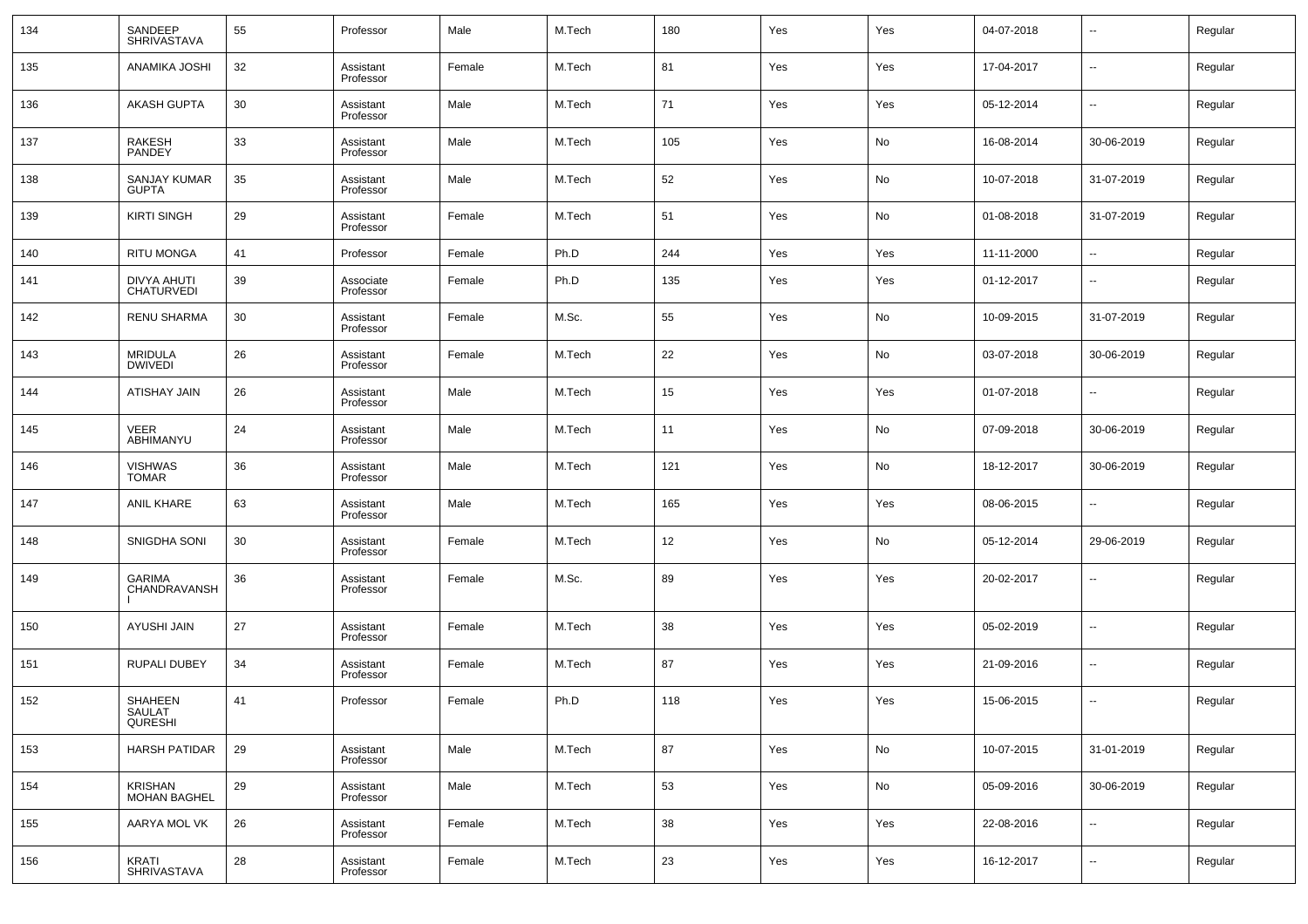| 157 | <b>ANSHU DUBEY</b>                     | 27 | Assistant<br>Professor | Female | M.Sc.      | 50  | Yes | Yes | 16-09-2015 | --                       | Regular |
|-----|----------------------------------------|----|------------------------|--------|------------|-----|-----|-----|------------|--------------------------|---------|
| 158 | <b>BINDITA SAHU</b>                    | 28 | Assistant<br>Professor | Female | M.Tech     | 55  | Yes | Yes | 08-04-2015 | $\overline{\phantom{a}}$ | Regular |
| 159 | <b>GAURAV</b><br><b>KATARE</b>         | 32 | Assistant<br>Professor | Male   | M.Tech     | 102 | Yes | No  | 09-01-2017 | 29-06-2019               | Regular |
| 160 | CHANDRAMANI<br><b>GOSWAMI</b>          | 36 | Assistant<br>Professor | Male   | M.Tech     | 39  | Yes | No  | 01-01-2019 | 29-06-2019               | Regular |
| 161 | <b>MANOJ PATIL</b>                     | 28 | Assistant<br>Professor | Male   | M.Tech     | 52  | Yes | Yes | 23-06-2015 | --                       | Regular |
| 162 | PRINCY DEEPAK                          | 26 | Assistant<br>Professor | Female | M.Tech     | 43  | Yes | Yes | 20-07-2016 | --                       | Regular |
| 163 | ANURAG<br><b>CHOUBEY</b>               | 27 | Assistant<br>Professor | Male   | M.Tech     | 39  | Yes | Yes | 01-01-2019 | --                       | Regular |
| 164 | PRINCY SINGH                           | 33 | Assistant<br>Professor | Female | M.Tech     | 110 | Yes | Yes | 25-08-2010 | $\overline{\phantom{a}}$ | Regular |
| 165 | <b>VIKAS KUMAR</b><br><b>SHUKLA</b>    | 34 | Assistant<br>Professor | Male   | M.Tech     | 89  | Yes | Yes | 17-09-2018 | --                       | Regular |
| 166 | <b>PRASHANT</b><br><b>PATHAK</b>       | 29 | Assistant<br>Professor | Male   | M.Tech     | 68  | Yes | No  | 02-07-2018 | 29-06-2019               | Regular |
| 167 | RAJEEV RANJAN                          | 27 | Assistant<br>Professor | Male   | M.Tech     | 53  | Yes | Yes | 05-02-2018 | $\overline{\phantom{a}}$ | Regular |
| 168 | ZAINAB KHAN                            | 30 | Assistant<br>Professor | Female | M.Tech     | 110 | Yes | Yes | 20-07-2009 | --                       | Regular |
| 169 | <b>MANENDRA</b><br><b>SINGH RAJPUT</b> | 33 | Assistant<br>Professor | Male   | M.Tech     | 58  | Yes | No  | 03-07-2018 | 29-06-2019               | Regular |
| 170 | PRAGYA P JOSHI                         | 41 | Professor              | Female | Ph.D       | 103 | Yes | Yes | 22-08-2016 | --                       | Regular |
| 171 | <b>ANIL KUMAR</b><br><b>SHAKYA</b>     | 42 | Assistant<br>Professor | Male   | M.Tech     | 187 | Yes | Yes | 08-01-2018 | $\overline{\phantom{a}}$ | Regular |
| 172 | PHOOL SINGH<br><b>GOUR</b>             | 41 | Assistant<br>Professor | Male   | M.Tech     | 179 | Yes | Yes | 05-12-2014 | $\overline{\phantom{a}}$ | Regular |
| 173 | RASHMI BERDIA                          | 43 | Professor              | Female | Ph.D       | 131 | Yes | No  | 07-08-2013 | 29-06-2019               | Regular |
| 174 | <b>RAJESH</b><br>KHODERE               | 32 | Assistant<br>Professor | Male   | M.Tech     | 90  | Yes | Yes | 18-02-2019 | $\overline{\phantom{a}}$ | Regular |
| 175 | <b>VIVEK BABELE</b>                    | 31 | Assistant<br>Professor | Male   | M.Tech     | 89  | Yes | Yes | 25-07-2019 | $\overline{\phantom{a}}$ | Regular |
| 176 | MEGHA<br><b>BHAWSAR</b>                | 27 | Assistant<br>Professor | Female | M.Tech     | 75  | Yes | Yes | 08-04-2015 | $\overline{\phantom{a}}$ | Regular |
| 177 | <b>DEEPAK GARG</b>                     | 27 | Assistant<br>Professor | Female | M.Tech     | 41  | Yes | No  | 15-02-2018 | 10-07-2019               | Regular |
| 178 | <b>ARUN KUMAR</b><br><b>TIWARI</b>     | 64 | Professor              | Male   | Ph.D       | 378 | Yes | No  | 07-05-2018 | 31-12-2018               | Regular |
| 179 | <b>ARNAV MISHRA</b>                    | 26 | Assistant<br>Professor | Male   | M.Tech     | 42  | Yes | No  | 27-09-2018 | 31-08-2019               | Regular |
| 180 | RAJEEV<br>CHOUDHARY                    | 60 | Assistant<br>Professor | Male   | <b>MBA</b> | 232 | Yes | No  | 01-08-2018 | 31-08-2019               | Regular |